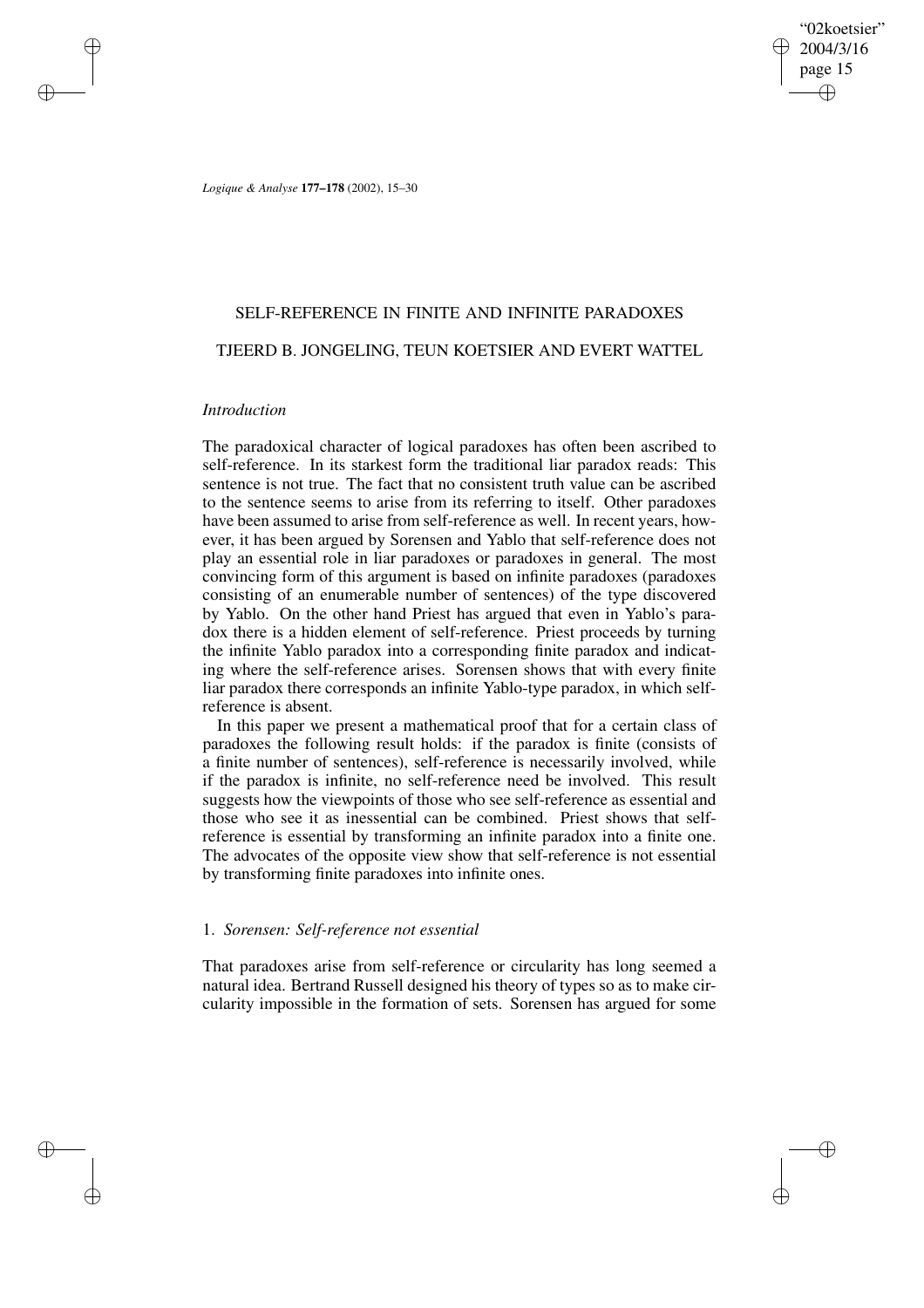"02koetsier" 2004/3/16 page 16

✐

✐

✐

✐

time that self-reference is not essential for paradoxes to arise. In a number of publications (1982, 1984, 1988) he has presented the concept of blindspot as the key to the solution to the so-called prediction paradox. The prediction paradox concerns an unpleasant event that will be unexpected to those to whom it is announced. In the case of the surprise examination, a teacher announces an unexpected examination before the end of the week. The students reason that the exam cannot be given on Saturday, as that would make the exam expected by Friday night. Once Saturday has been eliminated, Friday becomes effectively the last day of the week, so that on Thursday night the exam will be expected on Friday. This means that Friday can be eliminated. In the same way the other days can be eliminated one by one. The reasoning shows that the announcement is inconsistent and the students conclude that an unexpected exam cannot be given. The paradox arises because, when the teacher gives the exam on, say, Tuesday, it is completely unexpected. In other words, the teacher's statement is first shown to be inconsistent and is then made true.

Sorensen's solution is based on the notion of blindspot, which is defined as follows. A proposition  $p$  is an epistemic blindspot for person  $A$  if and only if p is consistent, while the statement 'A knows  $p'$  is inconsistent. An example of an epistemic blindspot is 'It is raining but Bob doesn't know this.' This is an epistemic blindspot for Bob, but not for others. A proposition is called a conditional blindspot if it is equivalent to a conditional whose consequent is an epistemic blindspot. Sorensen now claims that if a proposition is a conditional blindspot for a person  $A$ , then it is possible for  $A$  to know the proposition and it is possible for  $A$  to know the antecedent, but it is not possible for A to know both the proposition and the antecedent. Blindspots and conditional blindspots are statements with a special status. When somebody is informed of a statement that is a blindspot for him, he will have to recognize it as a blindspot and conclude that it is unknowable for him, not that it is false. Similarly, a conditional blindspot may become unknowable when somebody knowing it is informed of the antecedent.

The teacher's announcement is a conditional blindspot for the students. Once they know that the exam has not been held on Friday, their knowledge turns into a blindspot: they know that the exam will be held on Saturday and that they cannot know this. According to Sorensen's rule the announcement becomes unknowable for them once the exam has not been held on Friday. This means that the students cannot reason backwards. They cannot conclude that the assumption that the exam has not yet been held on Friday leads to a contradiction. It only leads them to conclude that they are saddled with a blindspot, which is unknowable for them.

Sorensen (1988, p. 298) claims that the self-referential approach to the solution of the paradox is mistaken. Although he does not explicitly say so, it is clear that he assumes that his blindspot solution does not involve

✐

✐

✐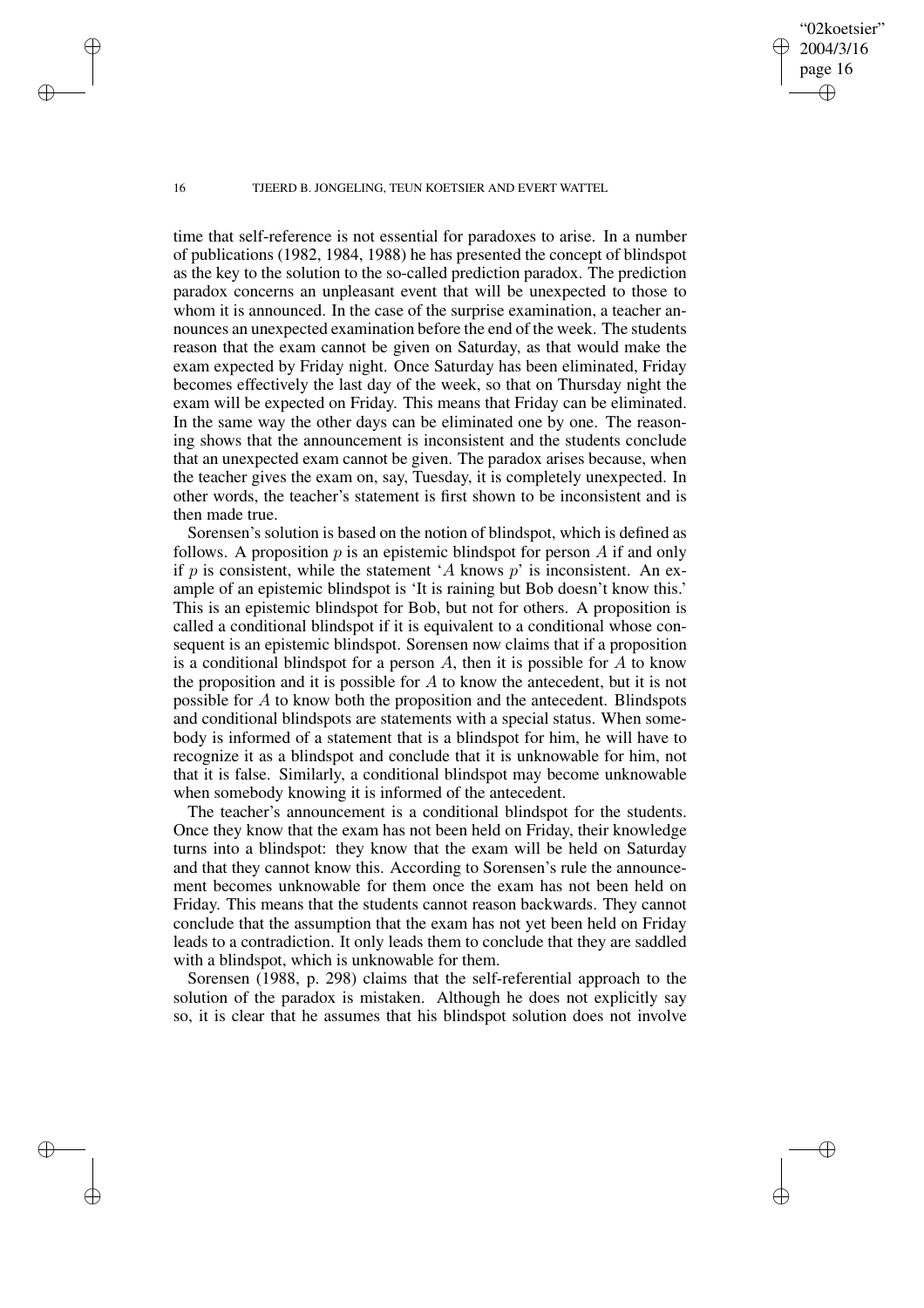✐

✐

✐

✐

self-reference. In a trivial way this is indeed the case. Sorensen is of the opinion that a genuine solution of a paradox should not only explain how the problem arises, but also indicate how the problem is eliminated. He achieves this by introducing his rule that blindspots are unknowable. As long as this rule applies, the paradox does not arise, and obviously there is no self-reference. The cause of the original paradox is simply taken to be the violation of this rule. Sorensen's solution involves a modification of the rules of logic (it could even be claimed that the introduction of the rule that blindspots are unknowable is ad hoc: its only function is to eliminate the paradoxes arising from blindspots). The question of how the paradox arises when the generally accepted rules of logic apply and blindspots are taken to be knowable is not discussed by Sorensen. (Later in the same book Sorensen abandons his solution and comes up with a completely different one; we have shown elsewhere (Jongeling & Koetsier 2001) that his reasons for abandoning the blindspot solution are flawed and we will ignore this alternative approach.)

We have shown earlier (Jongeling & Koetsier 1993) that when the paradox is analysed in terms of the received, unmodified rules of logical reasoning it is seen to be self-referential. The phrase 'unexpected' can be taken to mean 'not derivable from the available information'. At any moment the students have a 'store of information', and anything that cannot be derived from the store of information is unexpected if it happens. According to this interpretation the teacher's statement refers to the students' store of knowledge ('there will be an exam, and you cannot derive this from the content of your store of knowledge'). This means that, as soon as the students accept the statement and add it to their store of knowledge, a certain kind of self-reference is introduced: the statement now refers to a set, the students' store of knowledge, of which the statement itself is an element. A blindspot S of the form ' $p \& A$ does not know p' figuring in Sorensen's solution can be taken to say 'p  $\&$  p is not in A's store of knowledge'. When S is accepted by A, it enters A's store of knowledge. However,  $p$  can be derived from  $S$  and enters  $A$ 's store of knowledge as well. The contradiction that arises now involves self-reference because S refers to A's store of knowledge and is itself part of A's store of knowledge. (That the announcement can be made true results from the fact that the term 'unexpected' refers to the store of knowledge of the students before the exam takes place; in Sorensen's terms we can say that after the event the announcement is no longer a blindspot for the students.) From this analysis it is clear that Sorensen's claim that self-reference is not involved in the prediction paradox is incorrect. Sorensen manages to ignore the underlying cause of the paradox, because he concentrates on how to prevent the paradox from arising. If the rule that blindspots are unknowable is followed no paradox arises, and there is no self-reference. The kind of self-reference that plays a role in the prediction paradox is obviously different in character

"02koetsier" 2004/3/16 page 17

✐

✐

✐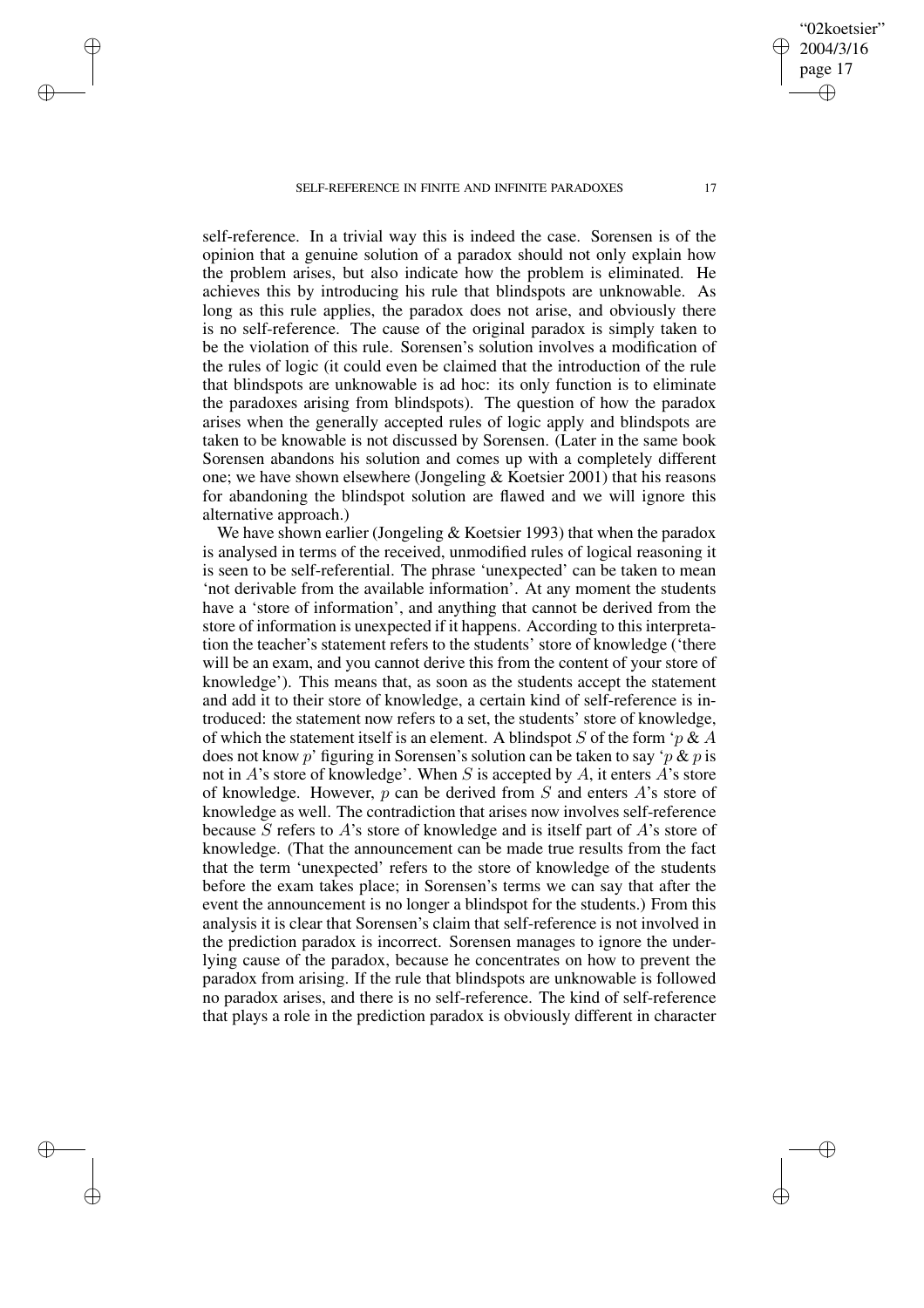### "02koetsier" 2004/3/16 page 18 ✐ ✐

✐

✐

#### 18 TJEERD B. JONGELING, TEUN KOETSIER AND EVERT WATTEL

from that involved in the liar. In the liar a statement refers directly to itself; in the prediction paradox a statement refers to a set of statements of which it is itself an element.

Sorensen has also argued that self-reference is not a necessary condition for paradox to arise on the basis of an infinite paradox discovered by Yablo (1985) in which no self-reference is apparent. Yablo's paradox can be represented as follows in the form of infinitely many statements:

```
S(1) For all y > 1: non- S(y)S(2) For all y > 2: non- S(y)S(3) For all y > 3: non- S(y). . . .
Etc.
```
✐

✐

✐

✐

Each sentence only refers to sentences later in the sequence, so that none refers directly or indirectly (via a loop) to itself. If the first statement is assumed to be false, at least one of the following statements is true. Call this statement N. As N is true,  $N + 1$  is false. This means that at least one of the statements following N is true, contrary to N. If  $S(1)$  is assumed to be true, take  $S(1)$  to be N. No consistent ascription of truth values is possible.

Sorensen (1998) reasons that Yablo's paradox is simply a liar paradox smeared out into infinity. He argues that not only liar paradoxes, but also many other paradoxes, such as Russell's paradox, have infinitary counterparts that do not involve self-reference. He claims this suggests that paradoxes in general do not essentially involve self-reference, as it seems likely that with any paradox there corresponds a Yabloesque version that is selfreference free.

## 2. *Priest: Self-reference essential*

While both Yablo and Sorensen argue that Yablo's paradox demonstrates that self-reference is not essential for paradox, Priest (1997) claims that even in Yablo's paradox there is a hidden form of self-reference. We shall give the argument in the form presented by Hardy (1995), which brings out the role of finitary and infinitary procedures. If Yablo's paradox is formulated in the form of an infinite sequence of sentences in a formal system of first order logic, attempts to consistently ascribe truth values to all statements do not lead to a contradiction. This is virtually self-evident, as a formal proof that no consistent ascription of truth values is possible would have to be of finite length. Only a finite number of the sentences  $S(n)$  can figure in a finite derivation. But a finite subset of the sentences  $S(n)$  is not paradoxical and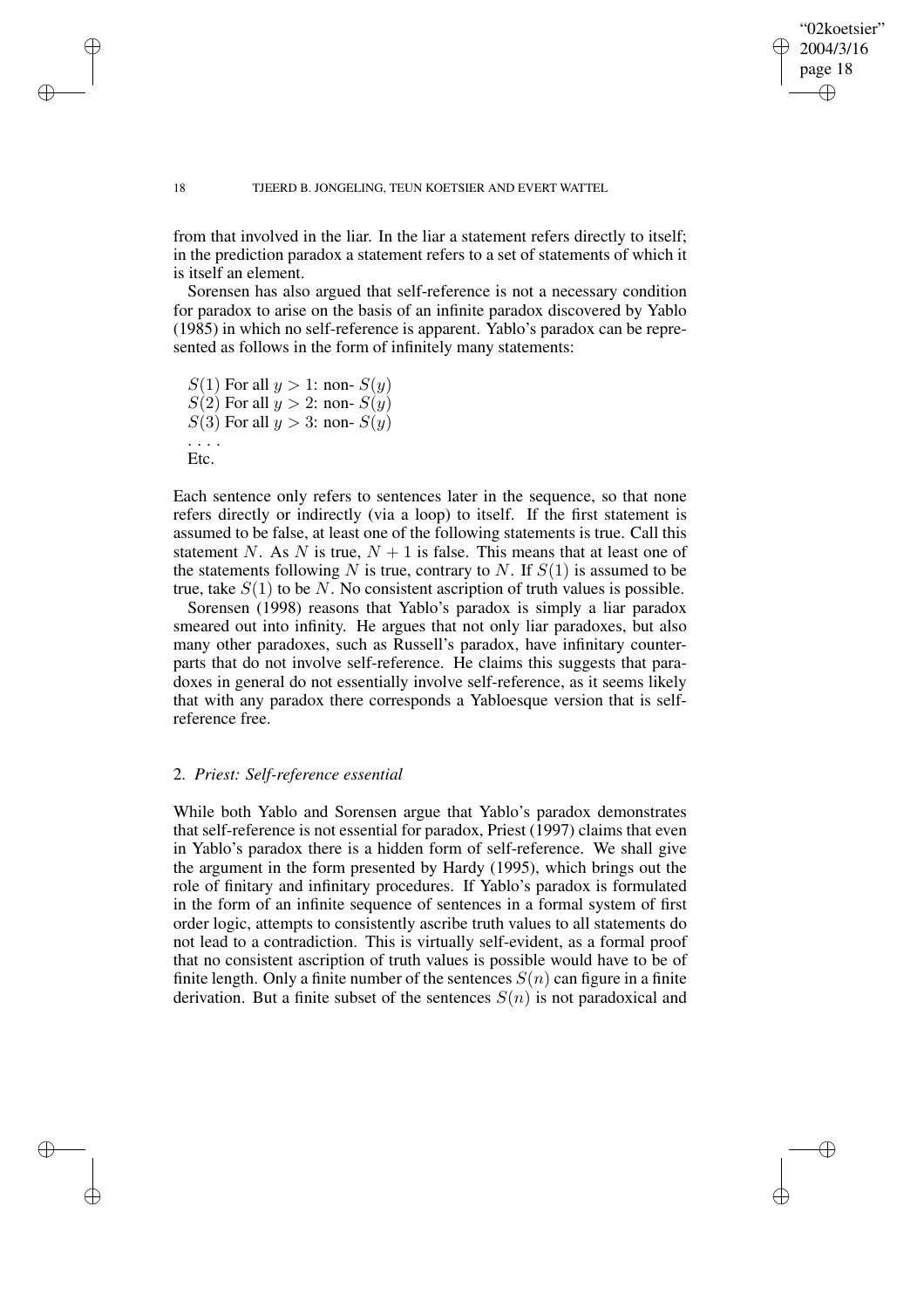✐

✐

✐

✐

can be ascribed truth values consistently. Therefore no contradiction can be formally derived.

In order to derive a contradiction from the ascription of truth values the paradox has to be formulated in a finite form, says Priest. This is easy, as all the statements have the same form. The sequence of statements can be replaced by

For all 
$$
n : S(n) \Leftrightarrow
$$
 For all  $k > n :$  non-S $(k, S)$ 

in which S is the two-place satisfaction relation between numbers and predicates. The paradoxical character of this statement can be derived easily. The predicate S, however, is defined as  $S(n)$  = For all  $k > n : \text{non-}S(k)$ . This means that a form of self-reference has returned, as the predicate is defined in terms of itself. (It should be noted that this is again a different form of self-reference, viz. a predicate that is defined in terms of itself, instead of a statement that refers to itself or to a set of which it is itself an element. It could be argued that here we have to do with a more dilute form of selfreference than in the other cases. No reference is involved in the strict sense of a sentence that refers to itself or to a sentence involving itself.)

Priest claims that, as the impossibility of consistently ascribing truth values to the statements of Yablo's paradox cannot be formally derived, the paradox has to be formulated differently, in finite terms. However, in phrasing Yablo's paradox not in the form of infinitely many sentences but in the form of one sentence, he changes the character of the paradox. As formulated by Yablo the paradox is  $\omega$  inconsistent. A system is called  $\omega$  inconsistent if not only the statements  $S(1), S(2), S(3)$ ... but the statement 'non-[For all  $n : S(n)$ ]' as well can all be proved. A system in which an inconsistency can be derived is called simply inconsistent. In a system that is simply consistent but  $\omega$  inconsistent, formally no inconsistent statement can be derived, but an infinite set of statements can be derived that intuitively seems inconsistent. Strictly reasoning on the basis of simple consistency, as Priest seems to advocate, one would have to conclude that Yablo's paradox is not a paradox at all, because its paradoxical character cannot be derived in a finite number of steps. What Priest does is something quite different. What he says is basically: Yablo's paradox is obviously paradoxical, and as we can't demonstrate this in the form in which it is presented, we have to formulate it differently, so that the impossibility of consistently ascribing truth values can be derived in a finite number of steps. But this means that he replaces a set of statements that is simply consistent but  $\omega$  inconsistent by a single statement that is simply inconsistent. This new, finite paradox involves a form of self-reference. Contrary to what Priest suggests, this does not imply that the original infinite Yablo paradox involves self-reference. The original infinite paradox is different in structure from the finite paradox by which Priest

"02koetsier" 2004/3/16 page 19

✐

✐

✐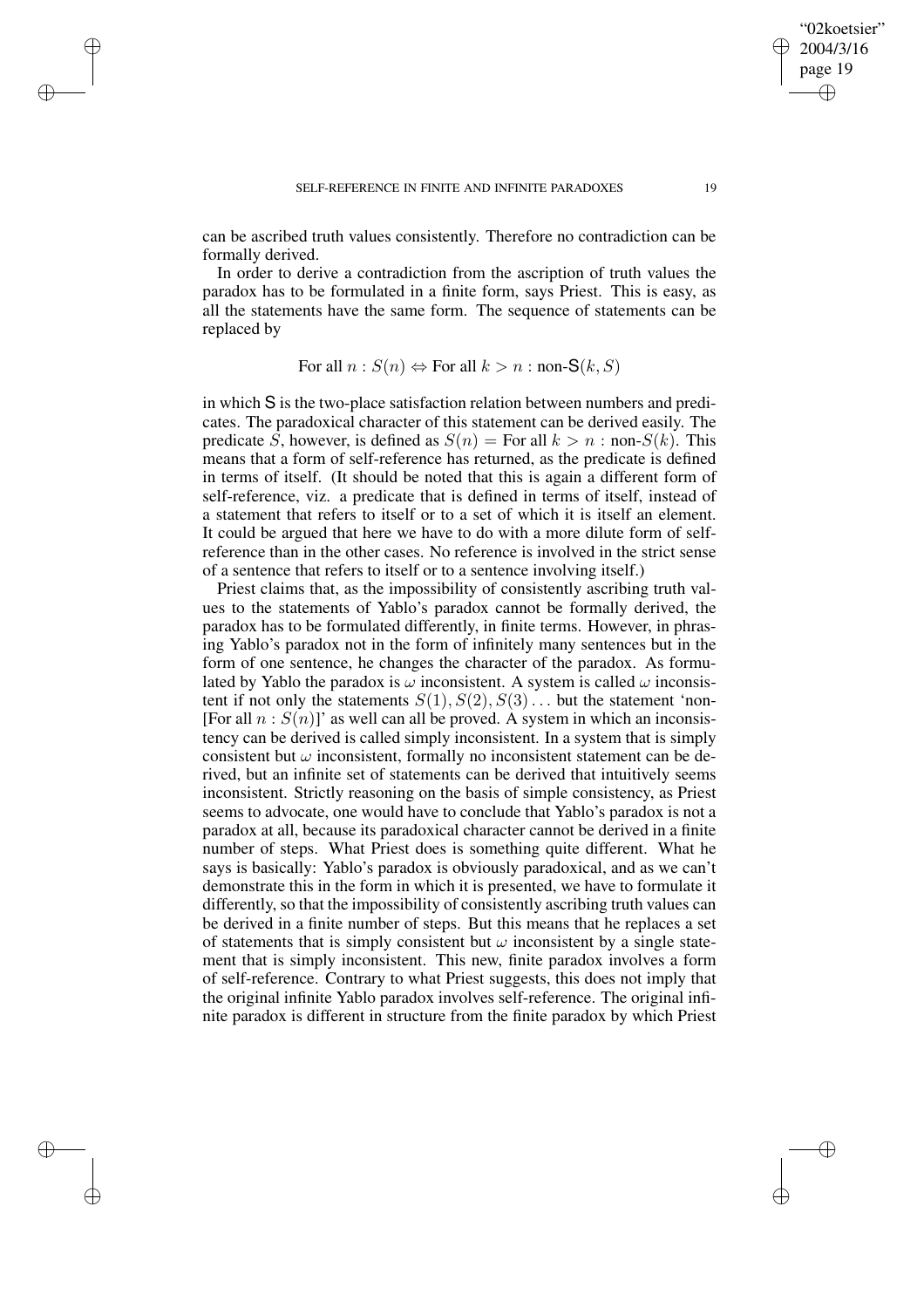"02koetsier" 2004/3/16 page 20

✐

✐

✐

✐

replaces it. Priest also claims that the sequence of statements constituting Yablo's paradox can only be generated with the help of a predicate that is self-referential. We think this is irrelevant. Once the sequence has been generated, it has a certain structure which is not self-referential, and that is what matters.

## 3. *The Golden Mean*

The positions about paradoxes of Sorensen and Priest seem totally contradictory. Sorensen claims that self-reference is never essentially involved, Priest claims that self-reference is always involved. As we have shown, Sorensen's claim is incorrect for the finite situation of the prediction paradox, but it seems quite convincing for the infinite situation of Yablo's paradox. Priest proves his case by arguing that Yablo's paradox should properly be formulated in finite form, but it is clear that the resulting finite paradox is different in structure from the original infinite paradox. We shall demonstrate a result that suggests that the two viewpoints can be combined, and that selfreference is necessarily involved in finite paradoxes, but not in infinite ones.

Our result is based on the following intuitive idea. If a statement  $S_1$  refers to one or more other statements  $S_i$  and ascribes a certain truth value to some function of the  $S_i$ , the truth value of  $S_1$  itself depends on the truth values of the  $S_i$ . The truth values of the  $S_i$  may in turn depend on other statements. The relations between the statements form a graph. If the graph is finite and contains no self-referential loops, it is possible, starting at  $S_1$ , to move down along the graph to the ends of the branches, to establish the truth values at the end nodes, and working one's way backward to the origin, to determine unambiguously the truth values at the nodes and finally  $S_1$ . No contradiction, no paradox can arise. (The graph need not be a tree, as there may be what we define further down as 'double-referential cycles'.) If the graph is infinite, we cannot do this; at least along some branches there are no end nodes that we can reach. In a finite graph with self-referential loops the situation is similar. Not all branches terminate in an end node. This suggests that nothing can go wrong in finite sets of statements without self-reference, but that contradictions may arise both in sets of statements with self-reference (loops) and in infinite sets (whether they contain loops or not).

In this context a paradox is a set of statements to which no truth values can be assigned consistently. This implies that we do not consider paradoxes like Buridan's Sophism 8 (Goldstein 1999, p. 286), which has the form:  $S_1$ says  $S_2$  is false, and  $S_2$  says  $S_1$  is false. These statements are 'paradoxical' in the sense that truth values can be assigned in two different ways  $(S_1$  is true and  $S_2$  is false, and the other way round) and that there is no reason to

✐

✐

✐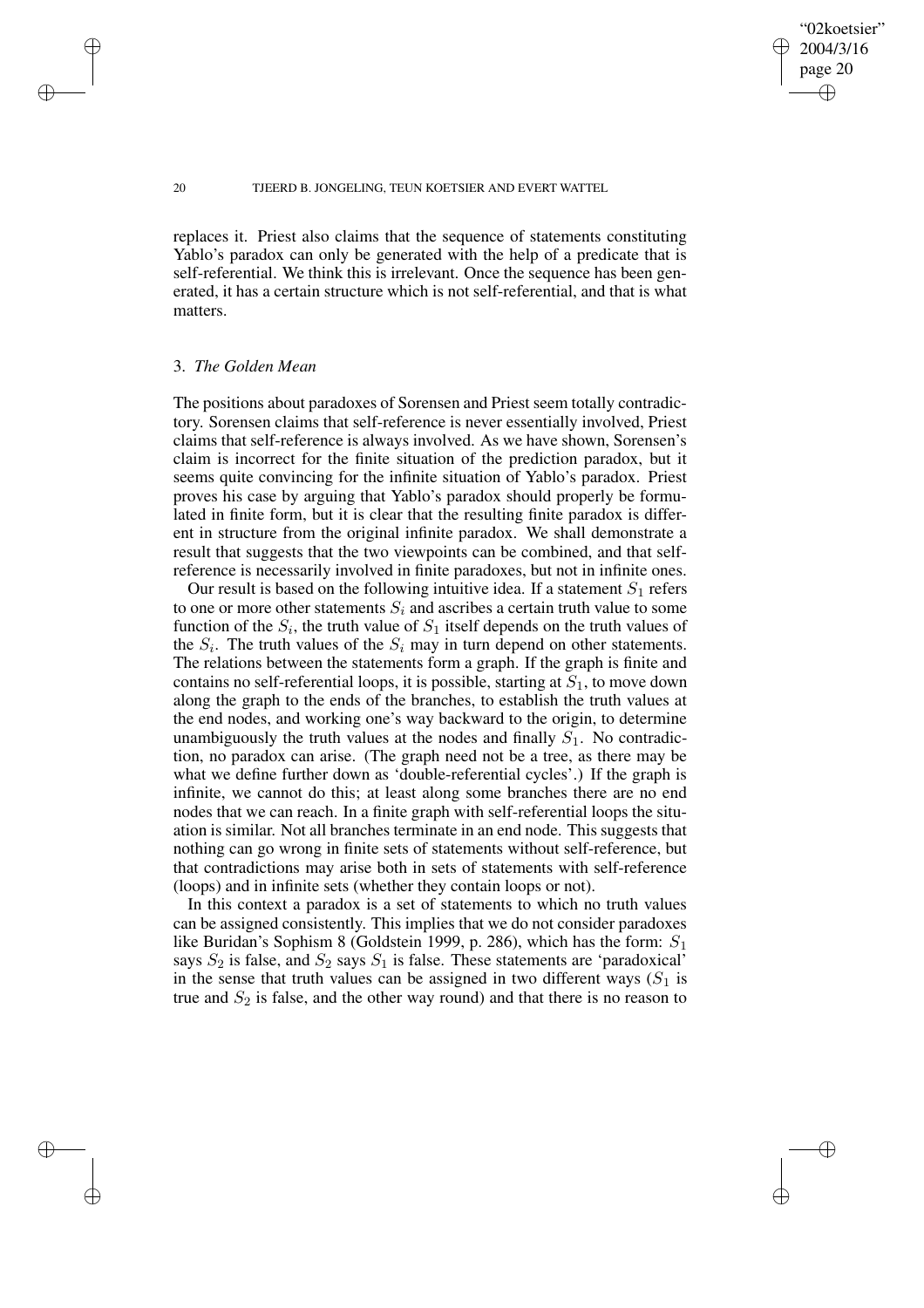prefer either. This is of course a curious situation, but it is not a paradox in the sense in which we use the term in this paper.

# 4. *Finite liars require self-reference*

We use a language suitable to handle classical propositional logic. We restrict ourselves to propositions that are either finite or infinite conjunctions or disjunctions of finite expressions. First we will consider finite propositions. In Section 5 we will also consider infinite propositions. A graphical representation of the referential pattern sometimes facilitates its understanding. Let us consider an example.

*Example 1*  $(S_1)$  non- $S_2$  $(S_2) S_3 \& S_4$  $(S_3)$  non- $S_5$  $(S_4)$  non- $S_6$  $(S_5) S_7$  &  $S_8$  $(S_6)$  $(S_7)$  non- $S_8$  $(S_8)$ 

✐

✐

✐

✐

Example 1 can be graphically represented as follows.

| Level 0 | $\mathcal{S}_1$<br>$\overline{N}$                      |
|---------|--------------------------------------------------------|
| Level 1 | $S_2$<br>$\&$                                          |
| Level 2 | N<br>$\overline{N}$<br>$\mathcal{S}_4$<br>${\cal S}_3$ |
| Level 3 | $\mathcal{S}_6$<br>$\mathcal{S}_5$<br>$\&$             |
| Level 4 | $\mathcal{S}_7$<br>$\overline{N}$                      |
| Level 5 | $S_8$<br>$1 \quad 1$<br>$\blacksquare$                 |

Example 1 (To the right of each node the type of proposition is indicated)

"02koetsier" 2004/3/16 page 21

✐

 $\bigoplus$ 

✐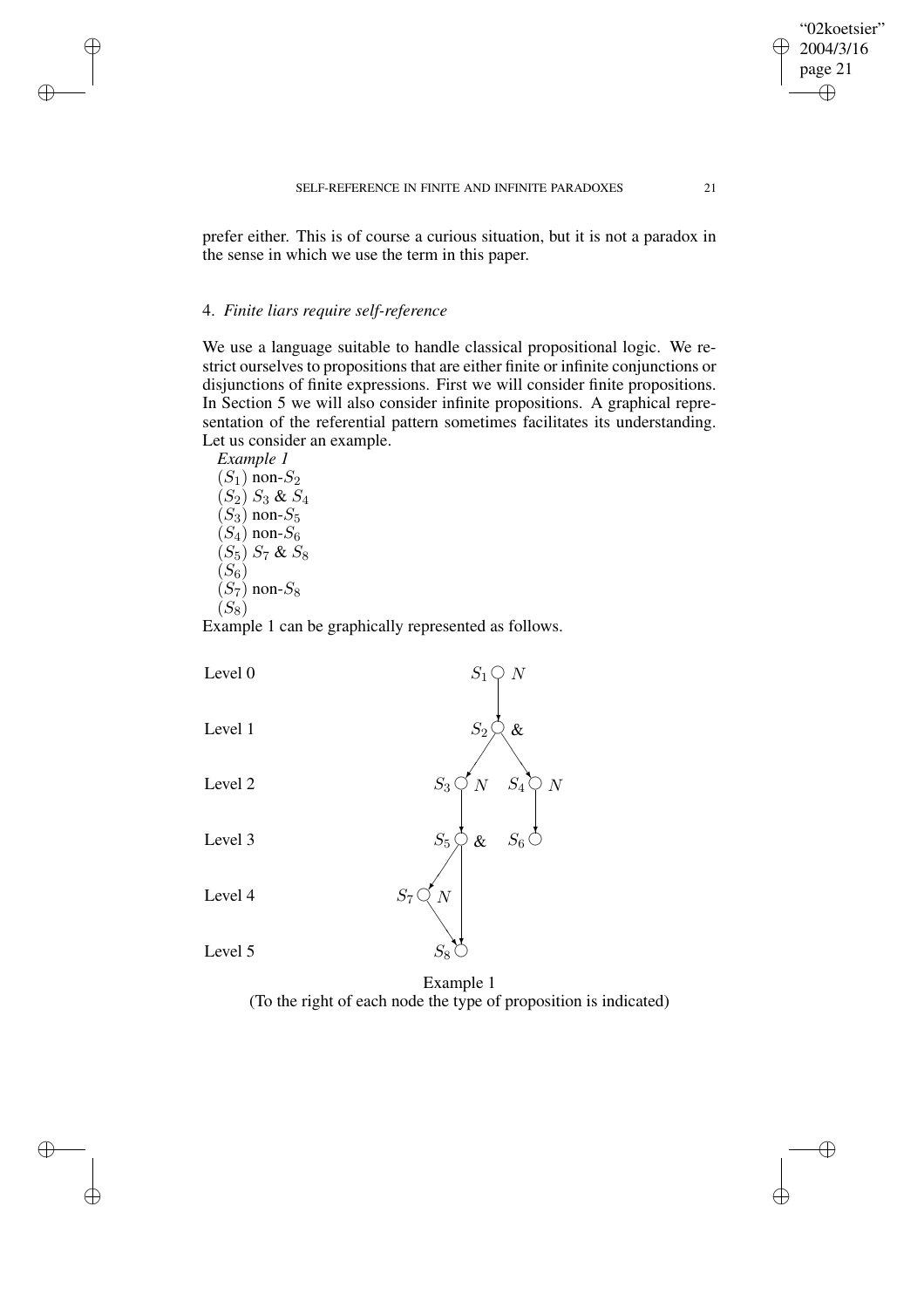"02koetsier" 2004/3/16 page 22

✐

✐

✐

✐

If, as in Example 1, there is no self-reference, we can name the propositions in such a way that, for all n,  $S_n$  only refers to propositions  $S_k$  with  $k > n$ . It is often convenient to distinguish, within the sequence, *levels* 0, 1, 2, 3, etc. Sentences that are not referred to by other propositions constitute level 0. Sentences that are only referred to from level 0 constitute level 1. In general: propositions that are referred to from level  $n$  propositions and not from propositions that do not belong to the levels 0 through  $n$ , constitute level  $(n + 1)$ . This means that if there is no self-reference and the levels are defined in this way, the propositions at a particular level only refer to higher-level propositions. (NB Note that higher-level propositions are further downward in the graphical representations.) If there is self-reference in a sequence of propositions the notion of level is no longer meaningful, although we can still use graphical representations. In general, if there is no self-reference, the truth value of a proposition is determined by the truth values of all higher-level propositions. This yields the following general result: If we have a finite sequence of finite propositions without (direct or indirect) self-reference,

$$
(S_1)E_1(S_2, S_3, S_4, \ldots)
$$
  
\n
$$
(S_2)E_2(S_3, S_4, S_5, \ldots)
$$
  
\n
$$
(S_{n-1})E_{n-1}(S_n)
$$
  
\n
$$
(S_n),
$$

no paradox can arise. Here  $E_i(S_j, \ldots, S_{j+k})$  denotes a proposition defined in terms of the propositions  $S_j$  through  $S_{j+k}$ .

*Proof.* Because the number of propositions is finite, the number of levels will be finite. This means that we can assign arbitrary truth values to all atomic propositions, including the propositions at the highest level, which are necessarily all atomic. By moving along the levels from the highest to level 0, we establish that the sequence  $S_1$  through  $S_n$  can be satisfied and cannot be paradoxical.

From this we conclude by contraposition: *Liar-paradoxes consisting of a finite number of finite propositions must necessarily contain direct orindirect self-reference.*

In the next section we will generalize this result.

# 5. *Infinite liars without self-reference*

We will consider infinite sequences of propositions without self-reference and we will derive four necessary conditions for paradox. First of all, from the result of Section 4 we can immediately draw the conclusion that

✐

✐

✐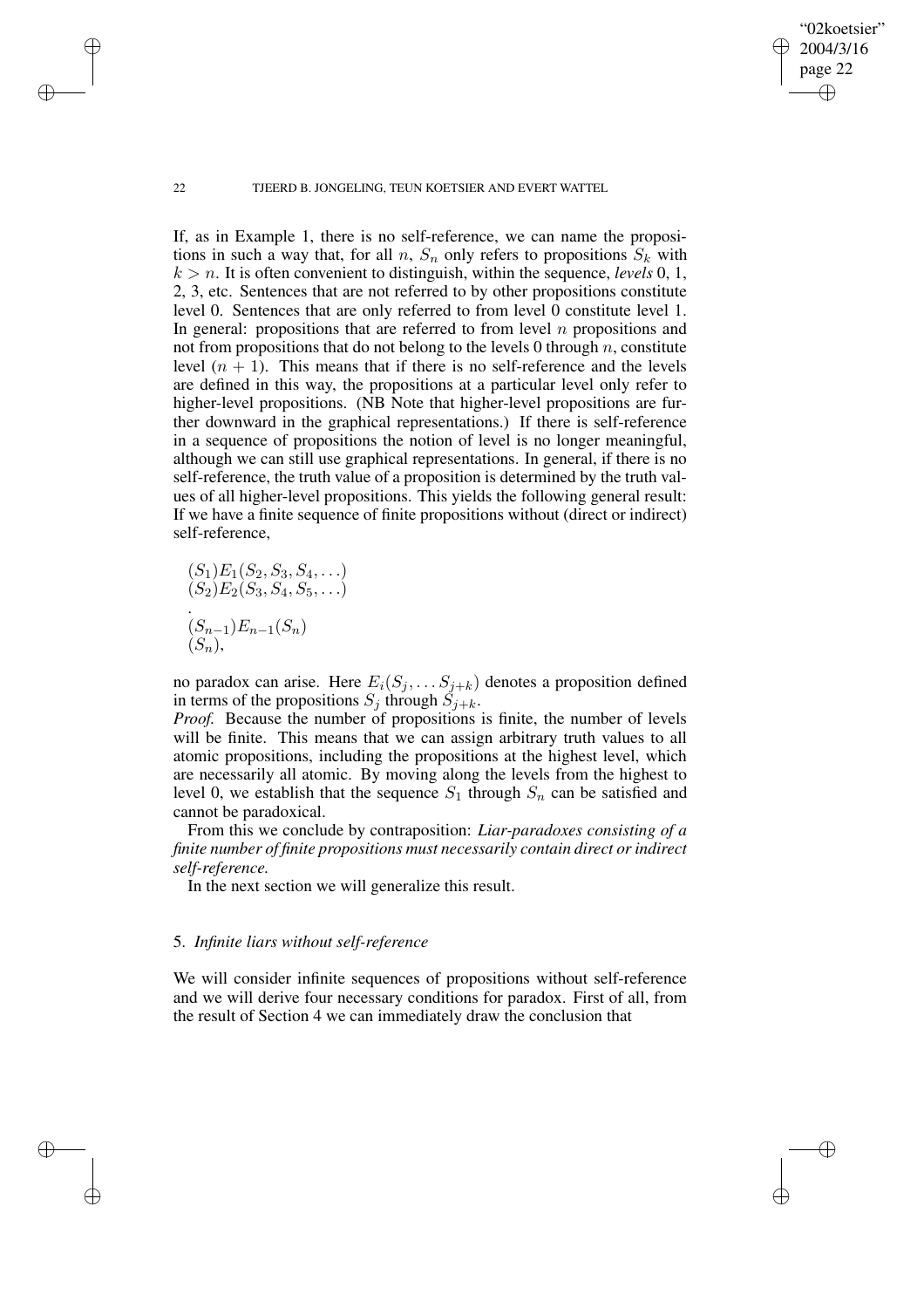(i) *a necessary condition for a paradox without self-reference is that the sequence of propositions is infinite.*

(ii) *a necessary condition for a paradox without self-reference is that the sequence of propositions is such that if we remove for arbitrary* k *all propositions belonging to the levels 0 through* k *from the sequence, the remaining sequence is still paradoxical.*

The proof is easy. Suppose after such a removal the remaining sequence can be satisfied. Then the original sequence can also be satisfied, because the truth value assignment for the reduced sequence can be extended to a truth value assignment for the whole sequence by 'moving upwards in the graph'. (iii) *a necessary condition for a paradox without self-reference is that there exists in the sequence of propositions an infinite referential path. This means that in the graphical representation there exists an infinite path starting at level 0 and reaching, for all levels* k*, levels lower in the graph.*

*Proof.* Suppose we have a paradox without self-reference and all paths starting at level 0 are finite. Then they all end in atomic statements. By systematically assigning arbitrary truth values to all atomic statements, the truth values of all the other propositions are uniquely determined. Contradiction. So at least one path must be infinite.

(iv) *a necessary condition for a paradox without self-reference is that the sequence of propositions contains, for all levels* k*, infinitely many infinite propositions on levels lower in the graph.*

We first prove a lemma: an infinite sequence of finite propositions without self-reference can never be paradoxical. The proof can also be given by means of the compactness theorem for propositional logic.

Consider an infinite sequence of finite propositions that starts as follows:

 $(S_1)$  non- $S_2$  $(S_2) S_3 \& S_4$  $(S_3)$  non- $S_4$  $(S_4)$  non- $S_5$  $(S_5)$   $S_6$  &  $S_7$  &  $S_8$ Etc.

✐

✐

✐

✐

Let  $V_n$  be the set of all possible truth value assignments that satisfy  $S_1$ through  $S_k$ , where k is the largest index that occurs in the definitions of  $S_1$  through  $S_n$ . This means that, for  $n = 1$ , we consider the definitions of the propositions  $S_1$  and  $S_2$ . In the example  $V_2$  is the set of all possible truth value assignments that satisfy  $S_1$  through  $S_4$ , because  $S_1$  refers to  $S_2$ while  $S_2$  refers to  $S_3$  and  $S_4$ , so that the largest index that is referred to is 4. In the example we have  $V_1 = \{01, 10\}$ ,  $V_2 = \{1001, 1010, 1000, 0111\}$ ,  $V_3 = \{1001, 1010\}, V_4 = \{10010, 10101\},$  etc. (The elements of  $V_n$  are

"02koetsier" 2004/3/16 page 23

✐

✐

✐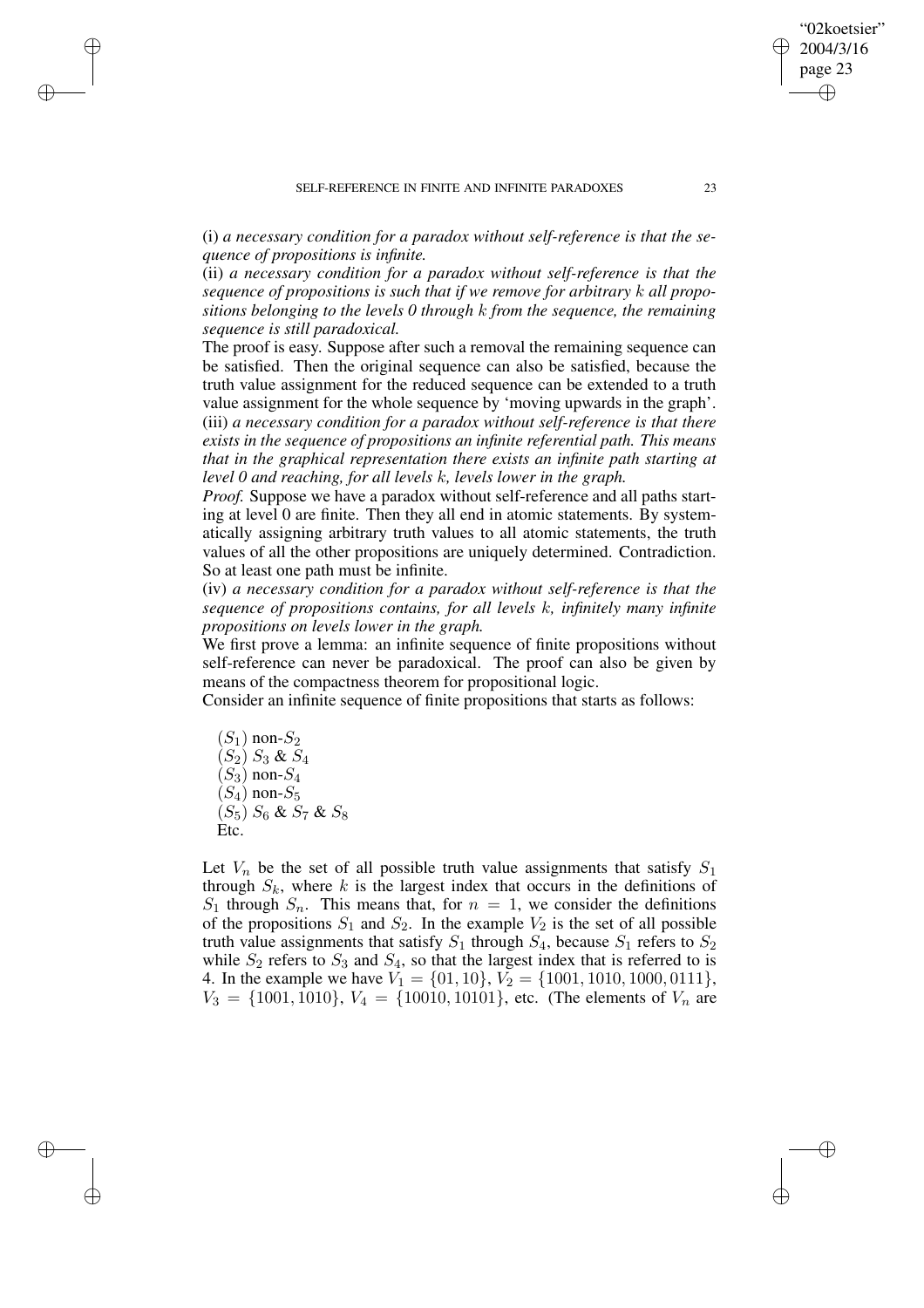"02koetsier" 2004/3/16 page 24

✐

✐

✐

✐

represented as binary sequences; so 10010 in  $V_4$  corresponds to the assignment true, not true, not true, true, not true to respectively the propositions  $S_1$  through  $S_5$ .) The sets  $V_n$  are all non-empty (because of the result of Section 4) and they are finite (because the propositions are finite). Moreover, clearly all elements of a set  $V_n$  are extensions of, or equal to, certain elements of  $V_{n-1}$ .

For all k there is at least one element r in  $V_k$  that is such that for all  $n > k$ this element is identical with the initial part of some element of  $V_n$ . In other words: for all k there is at least one element r in  $V_k$  that can be extended indefinitely far. Why? Suppose such an element does *not* exist. Then for all elements  $\rho$  of the finite set  $V_k$  there would be a number h such that  $\rho$  can be extended to an element of  $V_h$ , but not to an element of  $V_{h+1}$ . Because  $V_k$ is finite this would imply that the elements of  $V_k$  would not allow extension beyond a certain length, which would contradict the fact that arbitrary long finite sequences of propositions possess truth value assignments.

We can now show that the sequence of propositions cannot be paradoxical. We choose an element  $e_1$  from  $V_1$  that allows arbitrarily long extensions. Then we choose from  $V_2$  an element  $e_2$  that is an extension of  $e_1$  and allows infinitely long extensions. Then we choose from  $V_3$  an element  $e_3$  that is an extension of  $e_2$  and allows infinitely long extensions, etc. Step by step we extend the truth value assignment and because the process can be repeated indefinitely this proves the existence of an infinite sequence of truth values that satisfies the infinite sequence of propositions. N.B. In a formal treatment we would need a weak axiom of choice.

This lemma actually generalises the result from Section 4. We now also have: *Liar-paradoxes consisting of a infinite number of finite propositions necessarily contain direct or indirect self-reference.*

Proof of condition (iv): From the lemma we can immediately draw the conclusion that if an infinite sequence without self-reference is a paradox it contains at least one infinite proposition. Necessary condition (ii) implies that the number of infinite propositions must be infinite.

The result we have derived applies only to a certain class of liar paradoxes, viz paradoxes that can be formulated in terms of the restricted language of propositional logic that we have used here. This means that it only concerns the first type of self-reference we have come across, involving statements that directly or indirectly refer to their own truth value. We should not be surprised, however, if our result is valid more generally.

# 6. *The flow of truth values and double references*

In this section we consider a simplified language, in which all propositions are either conjunctions of other propositions and contain no negations, or

✐

✐

✐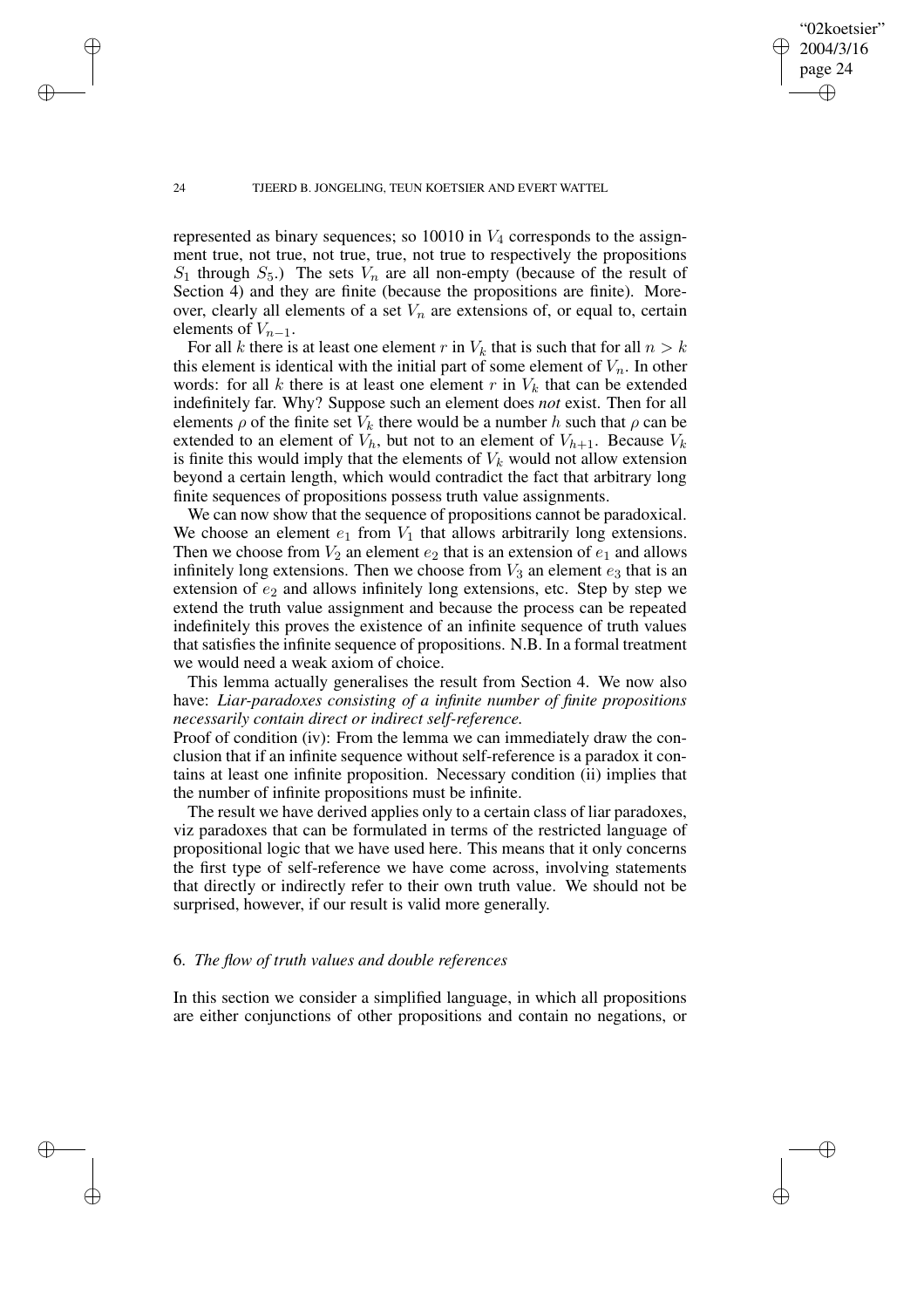✐

✐

✐

✐

consist of a once-negated proposition. Self-reference in the graphs of Examples 2 and 3 corresponds to the occurrence of cycles that return to the starting point when the direction of the arrows is followed. We will call them selfreferential cycles. Self-referential cycles with an odd number of negations always limit the possible truth value assignments. It is clear that an isolated cycle with an odd number of negations is necessarily paradoxical. However, in Example 2 the result of the presence of the cycle is that  $S_3$  can only have the truth value 0, and then  $S_4$  must necessarily have truth value 1. Example 3 shows there is another way to limit possible truth value assignments. There is an (indirect) double reference from  $S_4$  to  $S_6$ . The result is that  $S_4$  must necessarily have truth value 0. This indirect double reference to a proposition from a higher-level proposition corresponds to a different type of cycle in the graph, viz. one that leads to the same point via two different routes. We will call such cycles double-referential cycles. Double-referential cycles with an odd number of negations also limit the possible truth value assignments. (We discuss double references only in the context of the simplified language. In graphical representations of sequences of simplified-language propositions double references appear as separate links. In more complex languages a proposition may refer to another proposition in more than one way, which does not show up in the corresponding graph.)

When we identify the  $S_4$  in Example 2 with the  $S_4$  in Example 3, that is when we paste the two graphs together, the result is paradoxical. The self-referential cycle forces  $S_4$  to possess truth value 1, while the doublereferential cycle forces that same truth value to be 0. Although it is not difficult to construct finite liar paradoxes in this way, one has to be careful. A paradoxical cycle does not necessarily remain paradoxical when another graph is pasted on to it, if as a result of the pasting a new conjunction is introduced.

This example shows that a paradox can be produced by splicing a selfreferential graph on to a double-referential graph. Is it also possible to produce a paradox by splicing two double-referential graphs? The answer is: no. In a double-referential graph the element whose truth value is forced is at (what is in the figure) the top of the graph. It is easily possible to construct two double-referential graphs that have different truth values at their top elements. However, by identifying these elements so as to paste the two graphs, we change the character of the top element: we introduce a new conjunction and as a result the expected paradox does not materialise. In self-referential graphs, the element whose truth value is forced can be situated at the bottom, and in that case the graph can be pasted on to another one without a change in the character of the linking element, and as a result a combination of a self-referential graph with a double-referential graph or of two self-referential graphs can be paradoxical.

"02koetsier" 2004/3/16 page 25

✐

✐

✐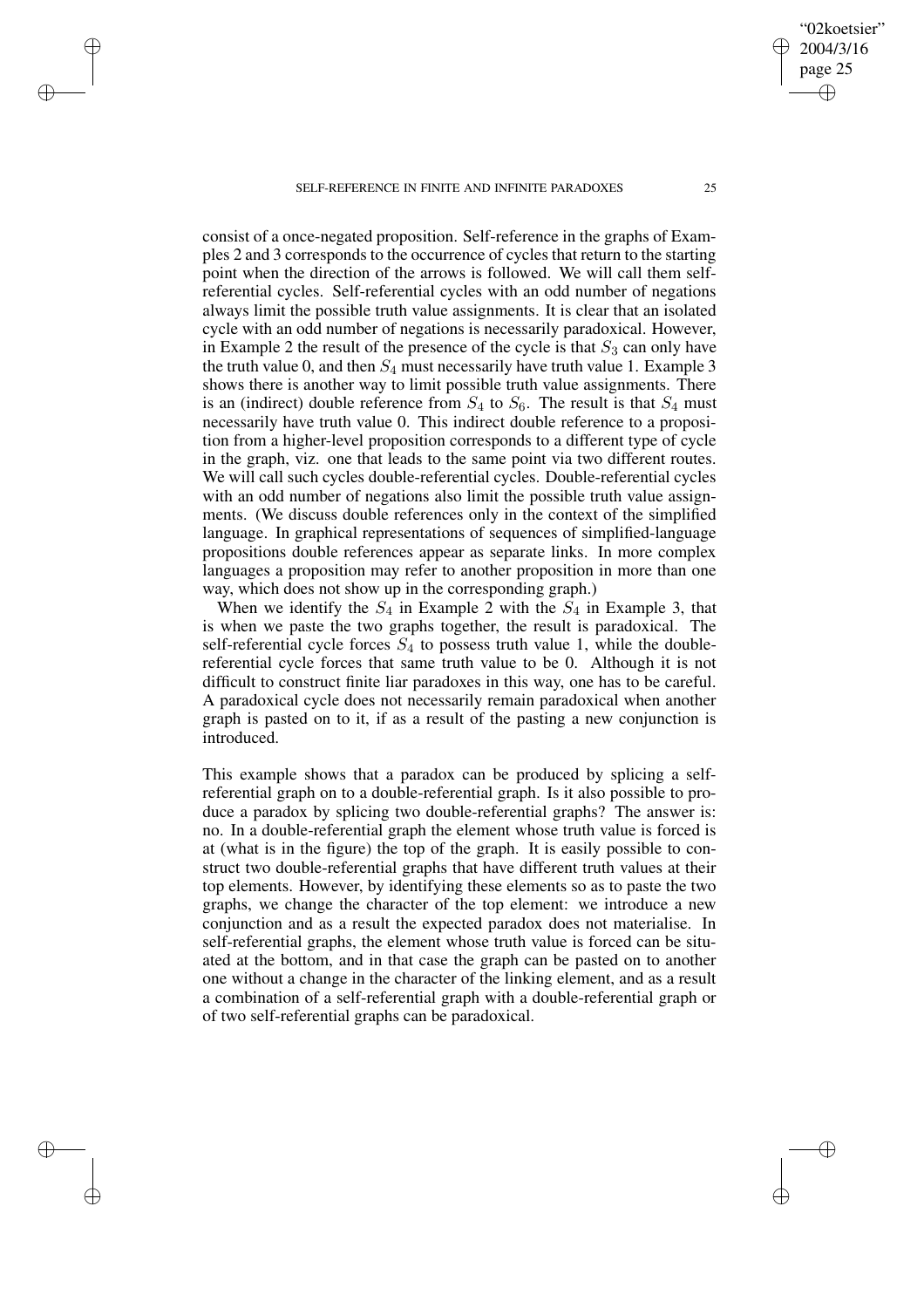✐

✐

26 TJEERD B. JONGELING, TEUN KOETSIER AND EVERT WATTEL



Although double-referential cycles with an odd number of negations can play an interesting role in finite paradoxes, they can produce paradox only in combination with self-referential graphs. In finite paradoxes, self-reference is absolutely essential. In infinite paradoxes the situation is different. For paradoxes formulated in the simplified language used in this section we can formulate another condition that highlights the role of double references. (v) *a necessary condition for a paradox without self-reference is that the sequence of propositions contains infinitely many double references, which occur at infinitely many levels.* The proof runs as follows. Suppose we have a paradox without self-reference and there are no double references at all. In this case we can construct a truth value assignment starting from an arbitrary

assignment on level 0 and from that assignment derive a possible assignment on level 1, from that one for level 2, etc. The conclusion is that the sequence of propositions can be satisfied, which contradicts the assumption that the sequence is paradoxical. This means that there must be at least one double reference. However, because of necessary condition (ii) the existence of one double reference implies the existence of infinitely many double references.

Yablo's paradox can be formulated in the simplified language in the following way.

 $(S_1) S'_2 \& S'_3 \& S'_4 \dots$  $(S_2')$  non- $S_2$  $(S_2) S_3' \& S_4' \& S_5' \dots$  $(S_3)$  non- $S_3$ Etc.

✐

✐

✐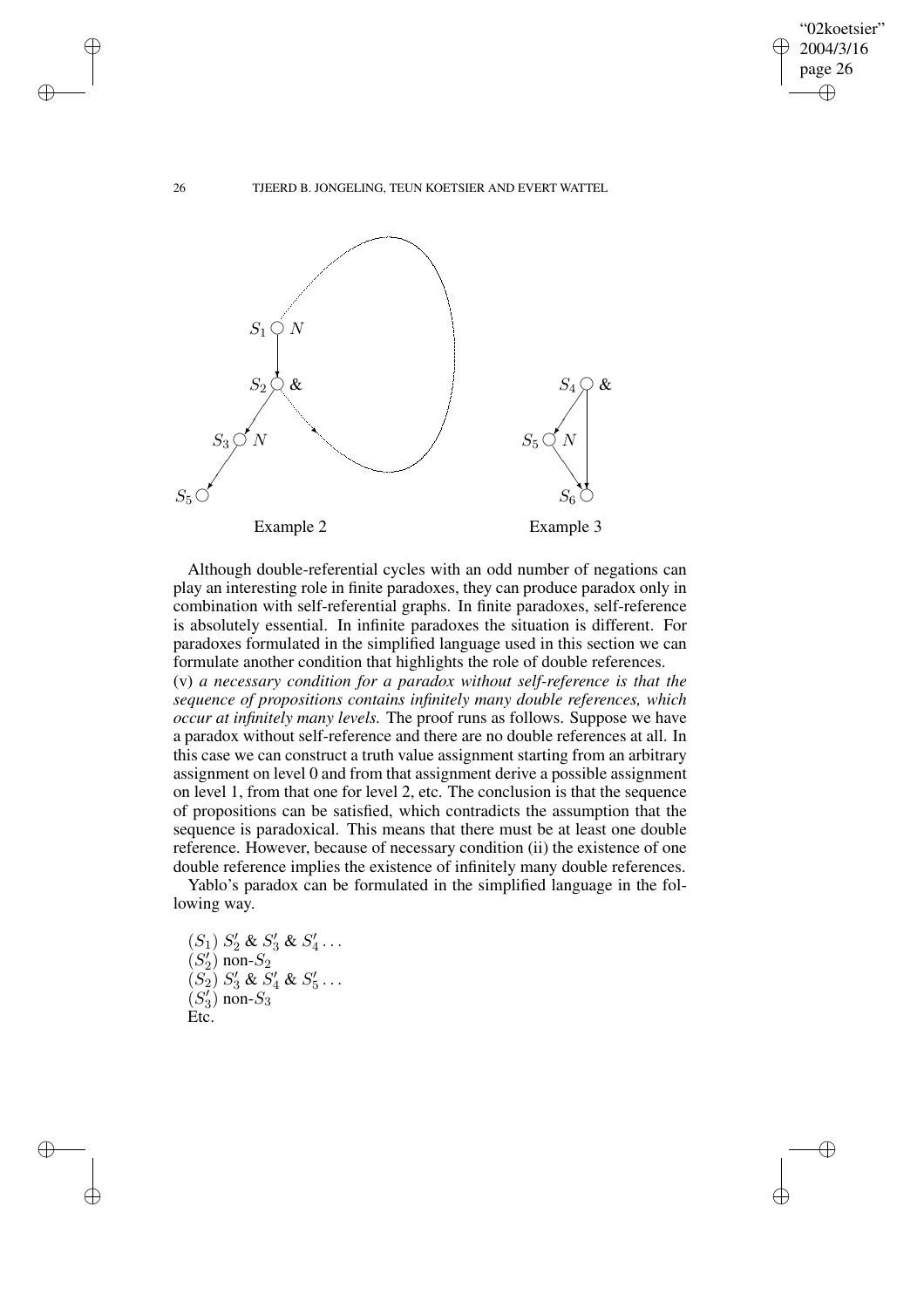Some of the paradoxes discussed in the following section (e.g. example 5) cannot be formulated in the simplified language.

### 7. *Yablo's paradox*

✐

✐

✐

✐

The referential pattern of Yablo's paradox clearly satisfies the necessary conditions of Sections 5 and 6. The five conditions derived in the preceding sections are not sufficient for paradox. If the proposition "The following propositions are all true" is repeated  $\omega$  times, the conditions (i) through (v) are all satisfied, but we have no paradox. So what brings about Yablo's paradox?

The infinite sequence of propositions that constitutes Yablo's paradox is a limit sequence of a sequence of sequences Seq 1, Seq 2, Seq 3, ..., Seq  $n$ , etc. with Seq  $n = [S_1, S_2, \ldots, S_n]$ . The informal notion of limit that we use here can easily be made precise. Clearly for all  $n$ , Seq  $n$  can be satisfied, while the limit sequence cannot! From this point of view Yablo's paradox and similar paradoxes exhibit a particular discontinuity phenomenon. The way in which the multiple references do the job becomes clearer if we look at the way in which Seq  $n$  can be satisfied. Independently of what truth value we assign to  $S_n$  the truth values of  $S_1$  through  $S_{n-2}$  are necessarily 0 while the truth values of  $S_{n-1}$  and  $S_n$  must be opposite. The referential structure of Seq  $n$  very much limits the possible assignment of truth values. All truth values necessarily become 0 except for one unique truth value 1 that must occur in one of the last two propositions. In a way the referential structure in Yablo's sequence of propositions still implies a true proposition among the last two propositions, while at the same time there are no last propositions. This rather heuristic analysis finds some support in what happens in the following example. By defining the limit somewhat differently we get a sequence of ordinal number  $\omega + 1$ .

# *Example 4*

.

 $(S_1)$  The following propositions are all not true

 $(S_2)$  The following propositions are all not true

.  $(S_n)$  The following propositions are all not true Etc.

 $(S_{\omega})$  The following propositions are all not true

Example 4 constitutes no paradox: We can assign truth value 1 to the last proposition and truth value 0 to all the others. It is easy to construct other

"02koetsier" 2004/3/16 page 27

✐

✐

✐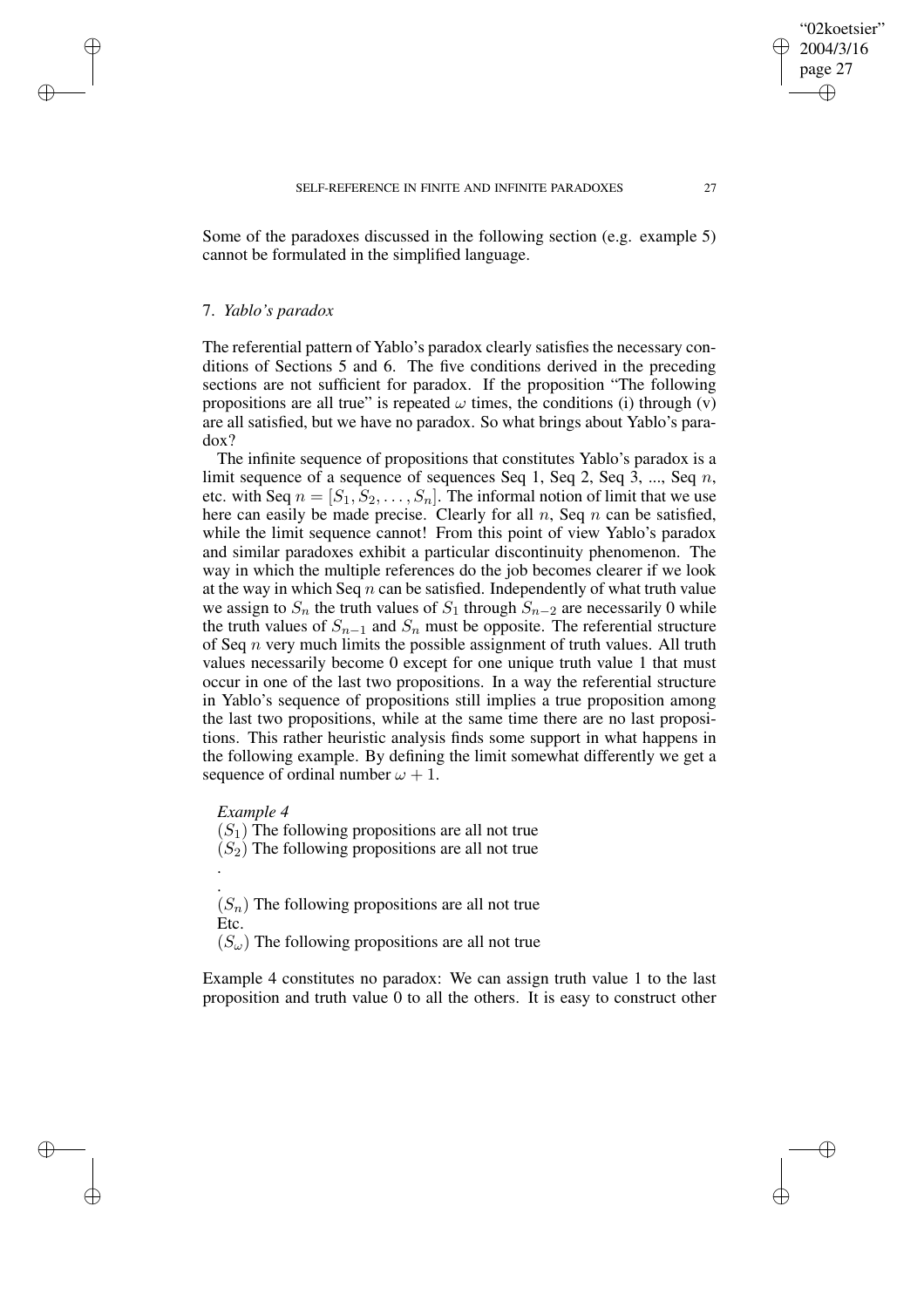## "02koetsier" 2004/3/16 page 28 ✐ ✐

✐

✐

#### 28 TJEERD B. JONGELING, TEUN KOETSIER AND EVERT WATTEL

sequences that possess a similar discontinuity at infinity.

*Example 5*

- $(S_1)$  Among the following propositions there are at least 3 propositions not true.
- $(S_2)$  Among the following propositions there are at least 3 propositions not true.
- $(S_n)$  Among the following propositions there are at least 3 propositions not true.

Etc.

.

. .

Seq *n* is such that the truth values of  $S_1$  through  $S_{n-3}$  are necessarily 1. The truth values of  $S_{n-2}$  through  $S_n$  are necessarily all zero. For the limit sequence there exists no truth value assignment. Remarkable is also:

### *Example 6*

- $(S_1)$  For all k greater than 1 of which the decimal representation of k ends in 1,  $S_k$  is not true
- $(S_2)$  For all k greater than 2 of which the decimal representation of k ends in 2,  $S_k$  is not true
- .  $(S_n)$  For all k greater than n of which the decimal representation of k ends in the decimal representation of  $n$ ,  $S_k$  is not true Etc.

In Example 6 the referential structure of Seq  $n$  is such that all possible truth value assignments to  $S_1$  through  $S_n$  have for growing n necessarily an initial segment of zeroes that grows indefinitely in length, while there is also necessarily a last segment consisting (partially) of ones.

## 8. *Conclusion*

Until now the discussion on the question of whether self-reference is essentially involved in paradoxes has not led to any definite conclusions. Sorensen claims that self-reference is not essential for paradox to arise. His argument concerning the finite prediction paradox is incorrect, and in the case of liar paradoxes his claim is refuted by the theorem we have proved. For

✐

✐

✐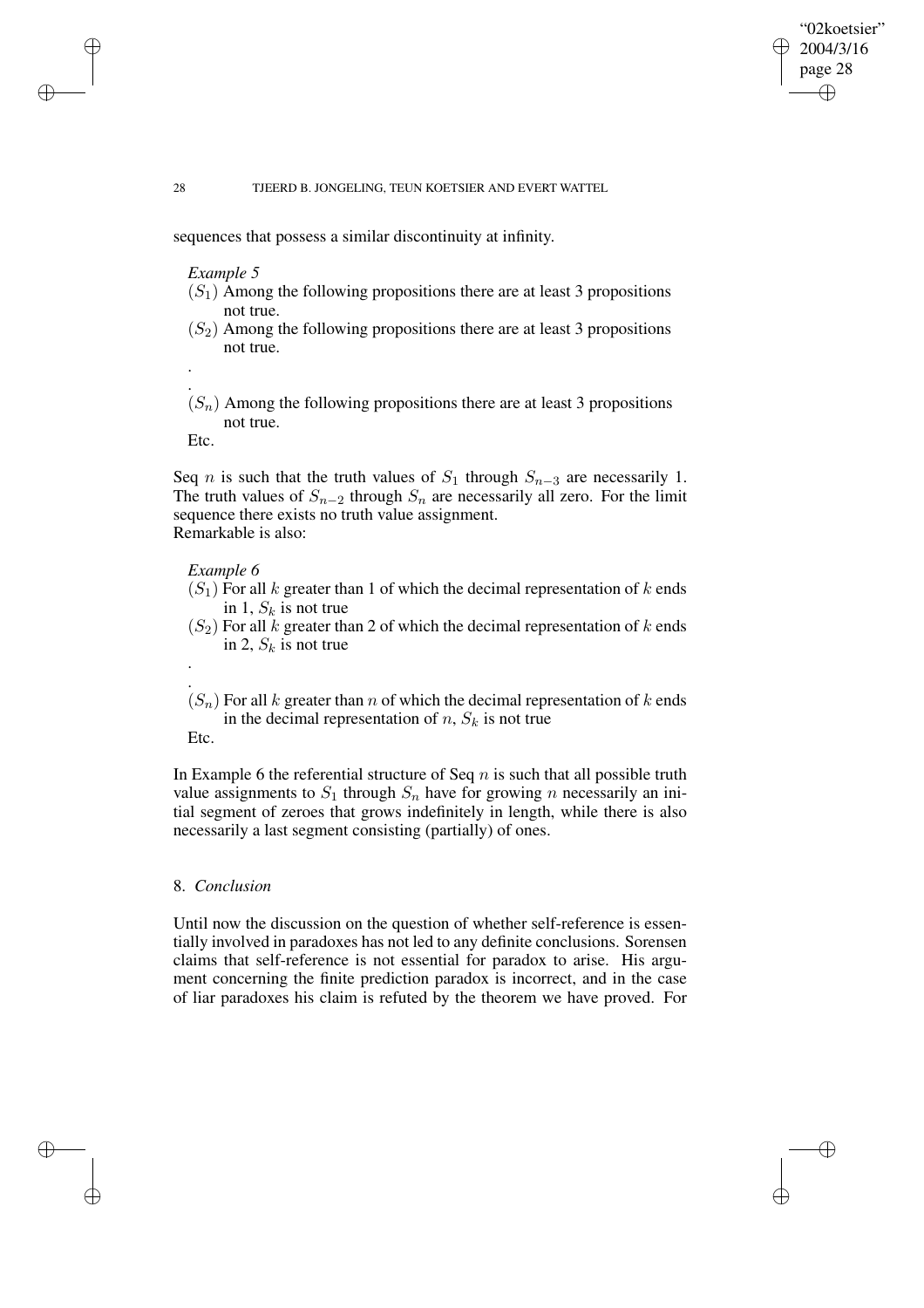✐

✐

✐

✐

infinite paradoxes his stance is based on Yablo's paradox and is more convincing. Priest on the other hand argues that even Yablo's paradox involves self-reference. He derives his result by replacing the original infinite Yablo paradox by an analogous finite one, which does involve self-reference. We have argued that Yablo's paradox is an independent infinite paradox, which involves  $\omega$ -inconsistency and is not self-referential. The mathematical result that we have derived shows that finite liar paradoxes necessarily involve selfreference, while infinite ones need not involve self-reference, although they have to satisfy a number of other conditions. This theorem suggests how Sorensen and Priest can reach their contradictory conclusions. Sorensen bases (part of) his argument on the infinite Yablo paradox and then generalises to all paradoxes, while Priest transforms Yablo's paradox into an analogous finite one.

# ACKNOWLEDGEMENT

We are grateful to Alex van den Brandhof, Clemens Grabmayer, Jan-Willem Klop, Michael van Hartskamp, Femke van Raamsdonk, Marcel van de Vel and an anonymous referee for critical comments on earlier versions of this paper.

> Tjeerd B. Jongeling: Arrupe College, Jesuit School of Philosophy and Humanities, 16 Link Road, Mount Pleasant, Harare, Zimbabwe. E-mail: tbjongeling@zol.co.zw Teun Koetsier: Department of Mathematics, Faculty of Science, Vrije Universiteit, De Boelelaan 1081, NL-1081 Amsterdam, The Netherlands. E-mail: teun@cs.vu.nl Evert Wattel: Department of Mathematics, Faculty of Science, Vrije Universiteit, De Boelelaan 1081, NL-1081 Amsterdam, The Netherlands. E-mail: evert@cs.vu.nl

"02koetsier" 2004/3/16 page 29

✐

✐

✐